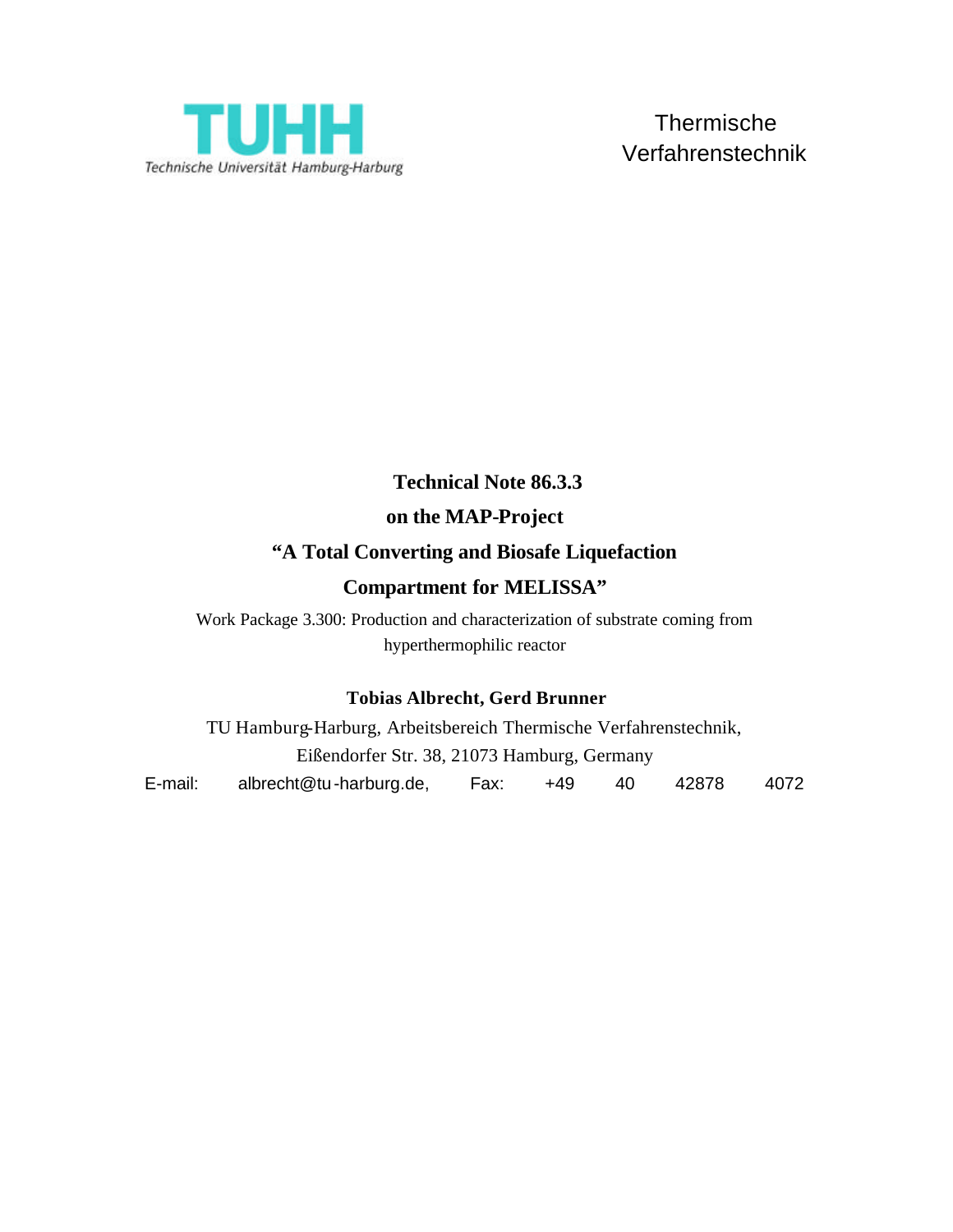Technical Note 3.3 Jürgen Kube, Herbert Märkl

- 1. Introduction
- 2. Material and Methods
- 3. Treatment of pre-treated ESA-Substrate
- 4. Hyperthermophilic Dialysis Fermentation
- 5. First cultivations with *Caldocellulosiruptor lactoaceticus*
- 6. Conclusions + Outlook

#### *1. Introduction*

In the last technical notes were shown that a liquefaction of the ESA substrate is partly achieved with the hyperthermophilic consortium from the Azores. The liquefaction efficiency was 25% during continuous fermentation, 40 % in batch fermentations and 60% in dialysis batch experiments. However these values show that a total liquefaction is still not achieved. In this technical note two possibilities are shown to increase the liquefaction level further. The first way is dialysis fermentation with a continuous dialysate exchange. Biller [2002] showed that it is possible to increase the cell density dramatically by the use of dialysate membranes.

Another way to achieve a better liquefaction is to lower the temperature to 70°C and work with new microorganisms. After a literature study two bacteria were found which are able to degrade cellulose, hemicellulose and pectin anaerobicly. These bacteria are related to the clostridia family though they are not spore forming. The absence of resistant dormant forms allows the application in the ESA-cycle.

Additionally it was tested if mesophilic pre-treated substrate form a methanogenic step can be liquefied further in a hyperthermophilic step. The residue of the first and second closed loop experiment was inoculated with the consortium from the Azores, though hyperthermophilic acetate oxidation was never monitored before. The results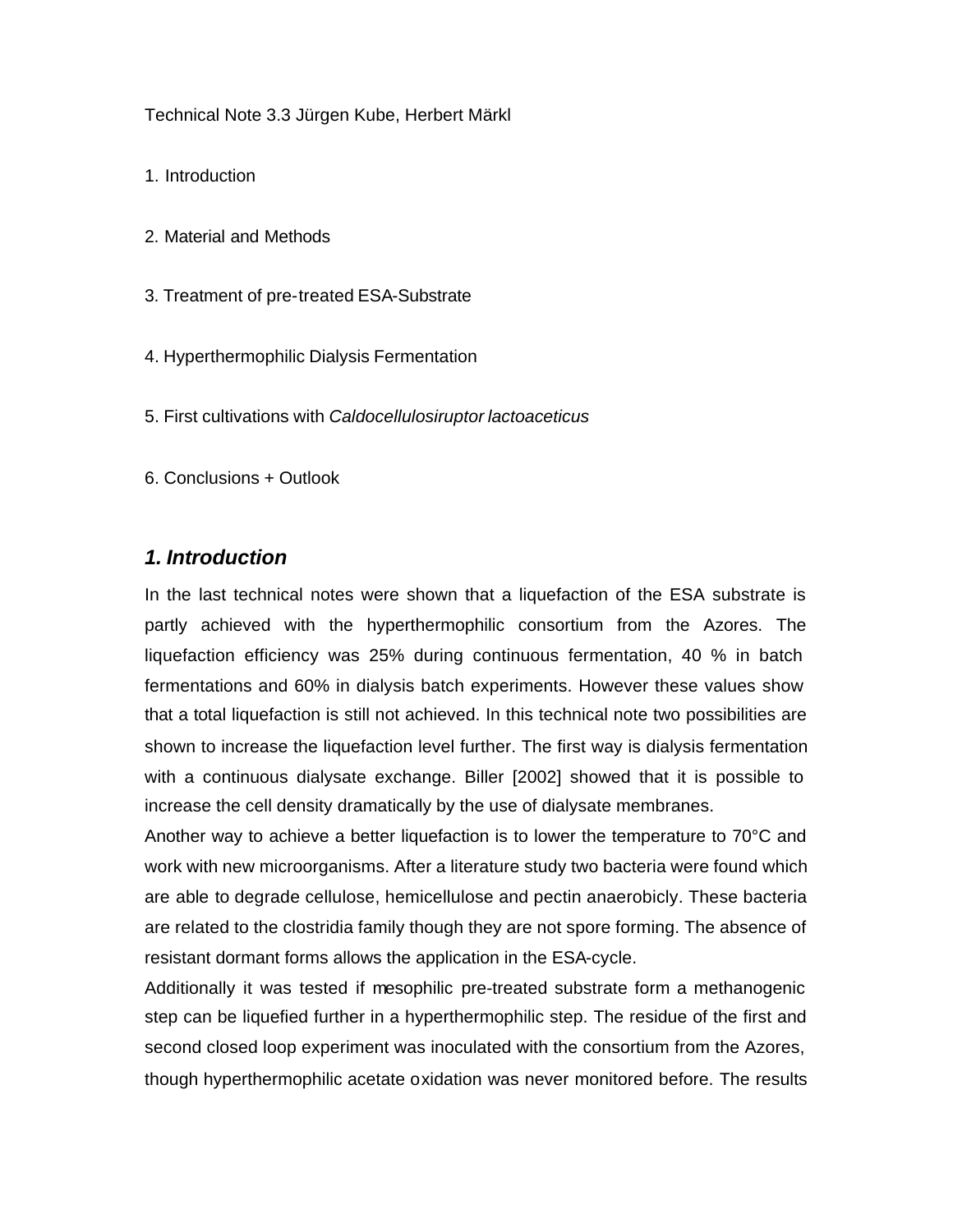showed that no liquefaction was achieved in first closed loop and only a minor liquefaction in second closed loop appeared.

### *2. Material and Methods*

#### **2.1 Substrate**

### **2.1.1 ESA-Substrate**

The ESA-Substrate consis ts of wheat straw, soy pellets, cabbage, algae, and faecal matter. To draw balances, the carbon- and COD-content of each constituent was determined.

The COD-values and TC-values of the ESA-substrate were calculated to  $\text{COD}_{\text{feed}}$ 19.44gcopl,  $TC_{feed} = 6.00$ gcl, and  $TN_{feed} = 0.53$ g $N$ l (without faeces, TS=1.5%). The C/N ratio is calculated to 11.9.

### **2.2 Determination of total solids (TS)**

### **2.2.1 Evaporation at 105°C**

Two samples of 10 ml each are filled in previously dried and weighed ceramic beakers. The samples are weighed again. Then the beakers are dried at 105°C for 48 hours. After this the beakers are cooled down and weighed again. The TS-value is calculated by dividing the mass difference after drying by the mass difference before drying. The arithmetic average of the two measurements is determined.

### **2.2.2 Filtration with 0.45µm filter**

A 0.45µm cellulose-filter is dried for 24h at 105°C. The filter cools down to ambient temperature in an exicator and is weighted. The sample is filtrated with a vacuum pump and flushed twice with 5 ml demineralised water and once with 5 ml 5% HCl Solution to remove adhered salts. The loaded filter is dried afterwards for 8h and weighted again.

### **2.3 Minimal Media**

For Fermentation of pure cultures the following media were used

### **2.3.1** *Pyrococcus furiosus*

The medium was described in the last technical note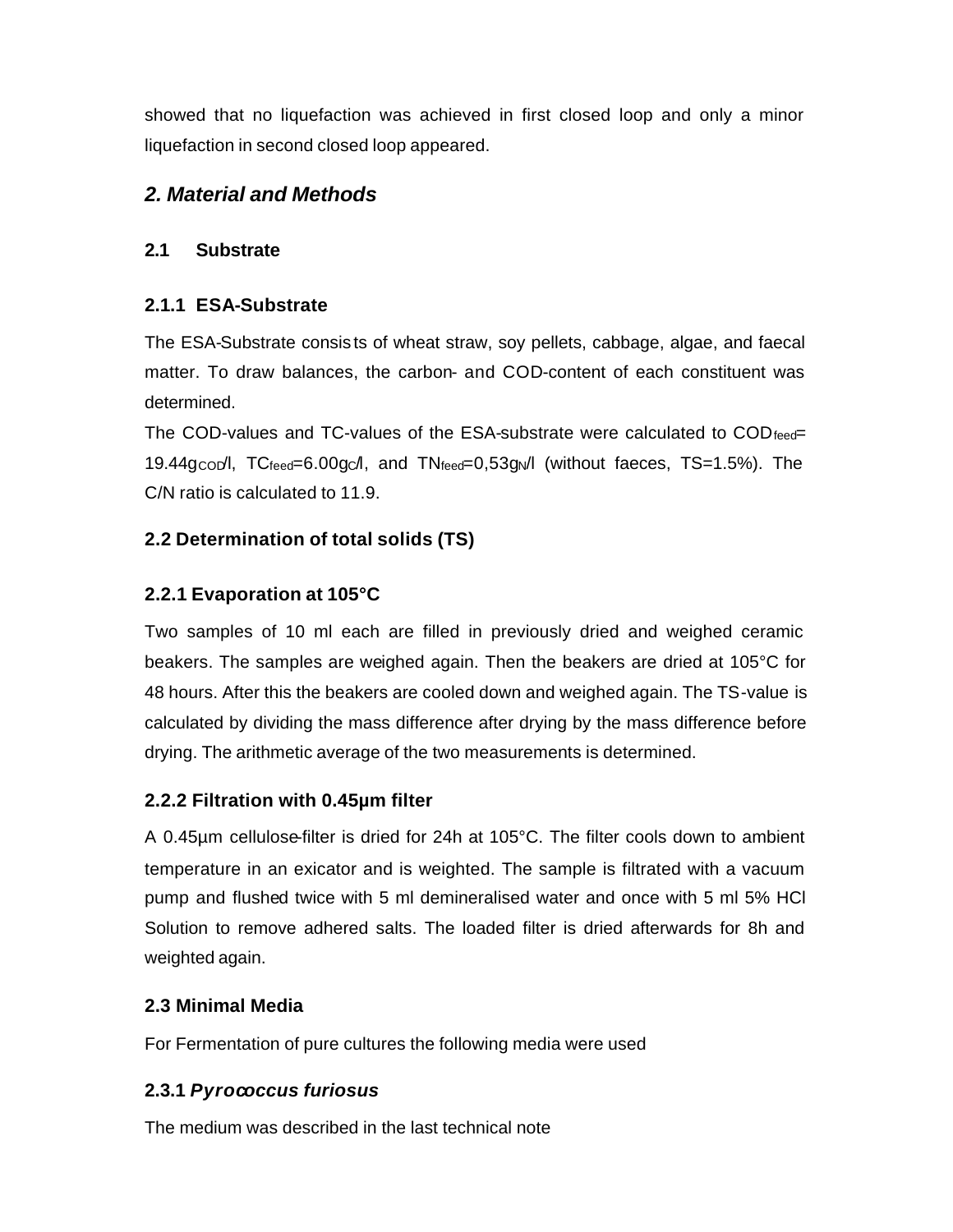#### **2.3.2** *Caldocellulosiruptor lactoaceticus*

Medium 671 from DSMZ was used. The medium contains the following substances [mg/l]: 1000 NH4Cl, 100 NaCl, 100 MgCl2x6H2O, 50 CaCl2x6H2O, 400 K2HPO4x3H2O, 2600 NaHCO2, 750 Yeast extract, 500 Cysteine, 10ml Trace element solution from DSMZ Medium 141, 1ml vitamin Solution from *Pyrococcus furiosus* medium, 1ml Resazurin solution.

For pre-cultures 2g/l cellulose was used as main carbon source.

#### **2.3.3** *Anaerocellum thermophilum*

Medium 516 from DSMZ was used. The medium contains the following substances [mg/l]: 330 NH4Cl, 330 KH2PO4, 330 KCl, 330MgCl2x6H2O, 330 CaCl2, 500 Yeast extract, 1500 NaHCO3, 500 Cysteine, 1ml Resazurin Solution, 10ml Trace element solution, 1 ml vitamin solution.

For pre-cultures 5g/l cellobiose was used as main carbon source.

### **2.4 Microorganisms**

### **2.4.1** *Pyrococcus furiosus*

The hyperthermophilic Archaeon *P. furiosus* (DSZM 3836) was isolated by Fiala and Stetter [1986] from geothermal vents. The substrate spectrum covers proteins and  $\alpha$ -1,4 and  $\alpha$ -1,6. It is able to degrade cellobiose, but shows no activity on cellulose. The Fermentation of *Pyrococcus furiosus* is well known and described in several publications, Krahe et.al. [1986], Raven and Sharp [1996].

#### **2.4.2** *Caldocellulosiruptor lactoaceticus*

The extremthermophilic Bacterium *C. lactoaceticus* (DSMZ9545) was isolated by Mladenovska et al. from alkaline hot springs in Iceland. The bacterium is not spore forming. The optimal growing conditions are 70°C and pH7. *C. lactoaceticus* is able to break down cellulose and degrade it to CO2 (8%), acetic acid (18%), lactate (52%), ethanol (1%), hydrogen (1%) and glucose (16%). The turnover was 95% after 3 days. *C. lactoaceticus* is also able to degrade pectin and xylose.

### **2.4.3** *Anaerocellum thermophilum*

The extremophilic bacterium *A. thermophilum* (DSMZ6527) was isolated by Svetlichny et al. [1990] from geysers in Kamchatka, Russland. The bacterium is not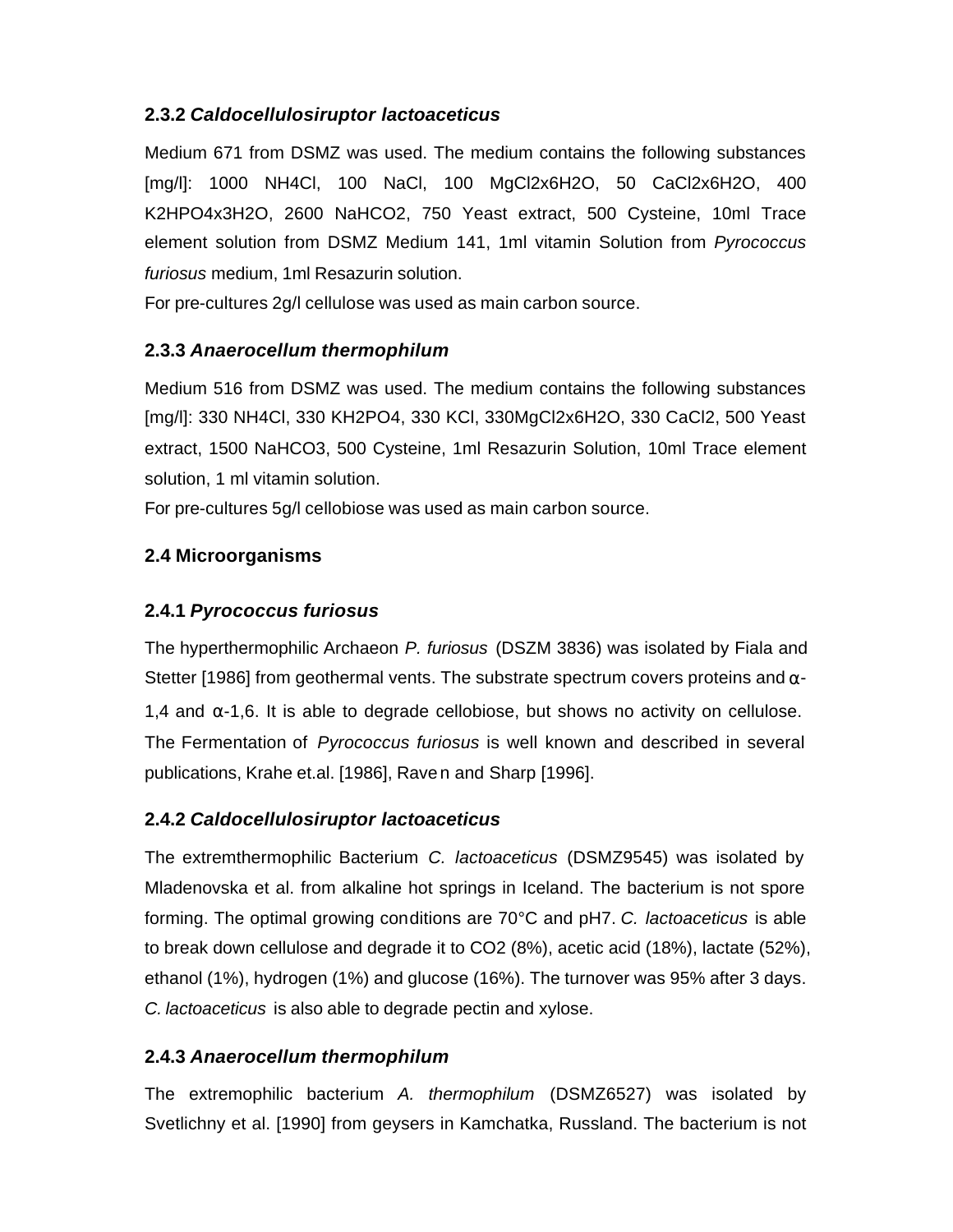spore forming. The optimal growing conditions are 75°C and pH7.2. *A. thermophilum* degrades Cellulose to lactate and acetic acid, CO2 and H2. *A. thermophilum* uses a wide range of carbon sources, such as glucose, mannose, glycogen, fructose, maltose, starch, and sucrose.

#### **2.4.4 Consortium from the Azores**

The hyperthermophilic consortium was isolated from hot sources at the Azores, Portugal. Fermentation of ESA-Substrate showed a liquefaction of 40%. Lactate was only produced in traces. The main metabolic products are acetate, propionate, butyrate and valerianate.

#### **2.5 Fermentation setup**

#### **2.5.1 Batch fermentation**

For the fermentation a 2l Visual Safety Reactor from Bioengineering (Wald, Switzerland) was used [Biller et al. (2002); Krahe (1998)]. The fermentor was equipped with temperature and pH-control. The titration was done with 2M NaOH. The fermentation parameters were: T=90°C, stirrer speed=500rpm, pH on-line 7.0, fermentation volume 1.5 litres, if not otherwise mentioned. The fermentor set up is shown in figure 1.



Figure 1 H yperthermophilic pre-treatment of fibrous material, experimental set up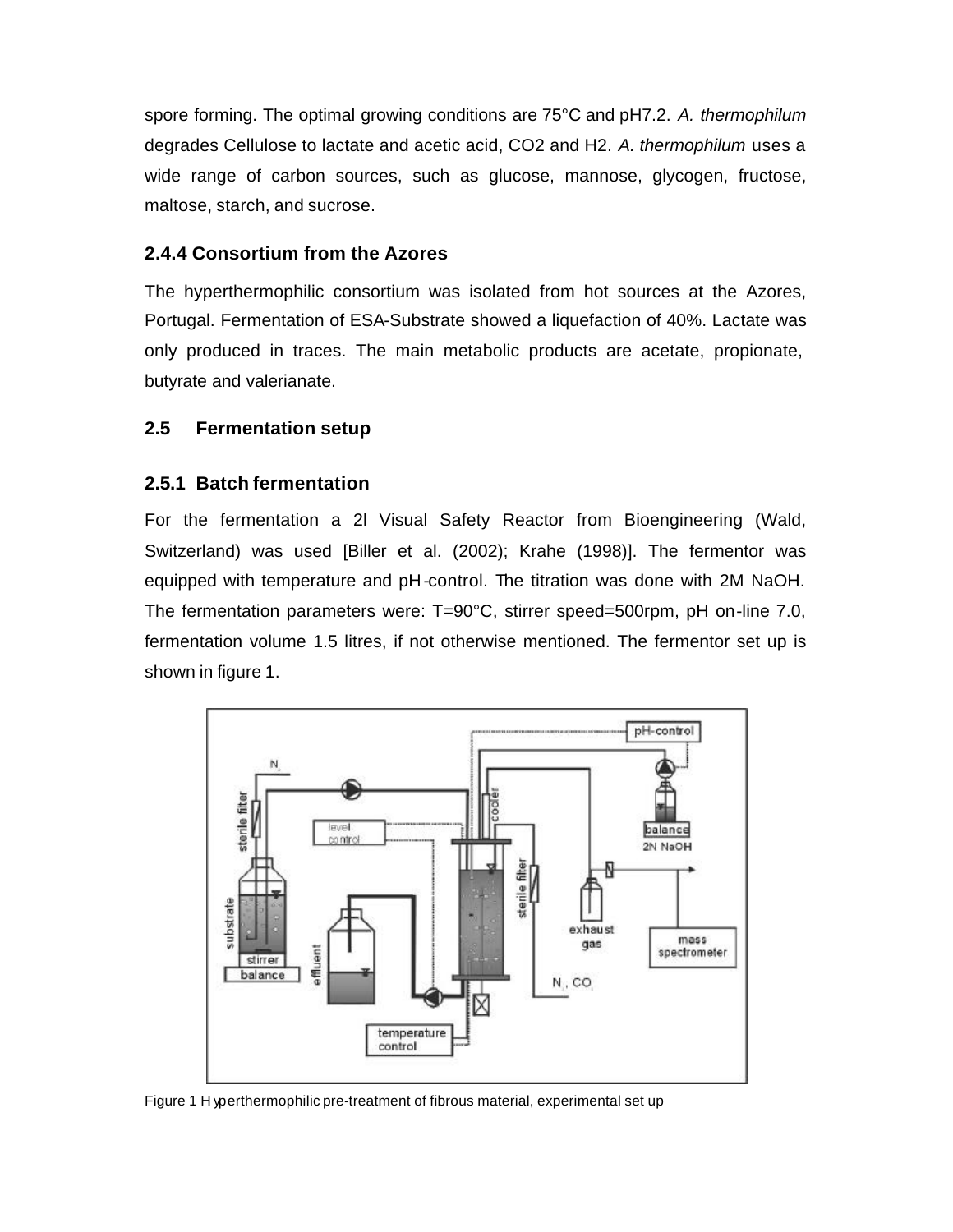### **2.5.2 Dialysis batch fermentations**



Figure 2 P&I of a dialysis batch experiment

Dialysis fermentations were performed in a 6l and 10l dialysis reactor. The principle of dialysis is shown in figure 2.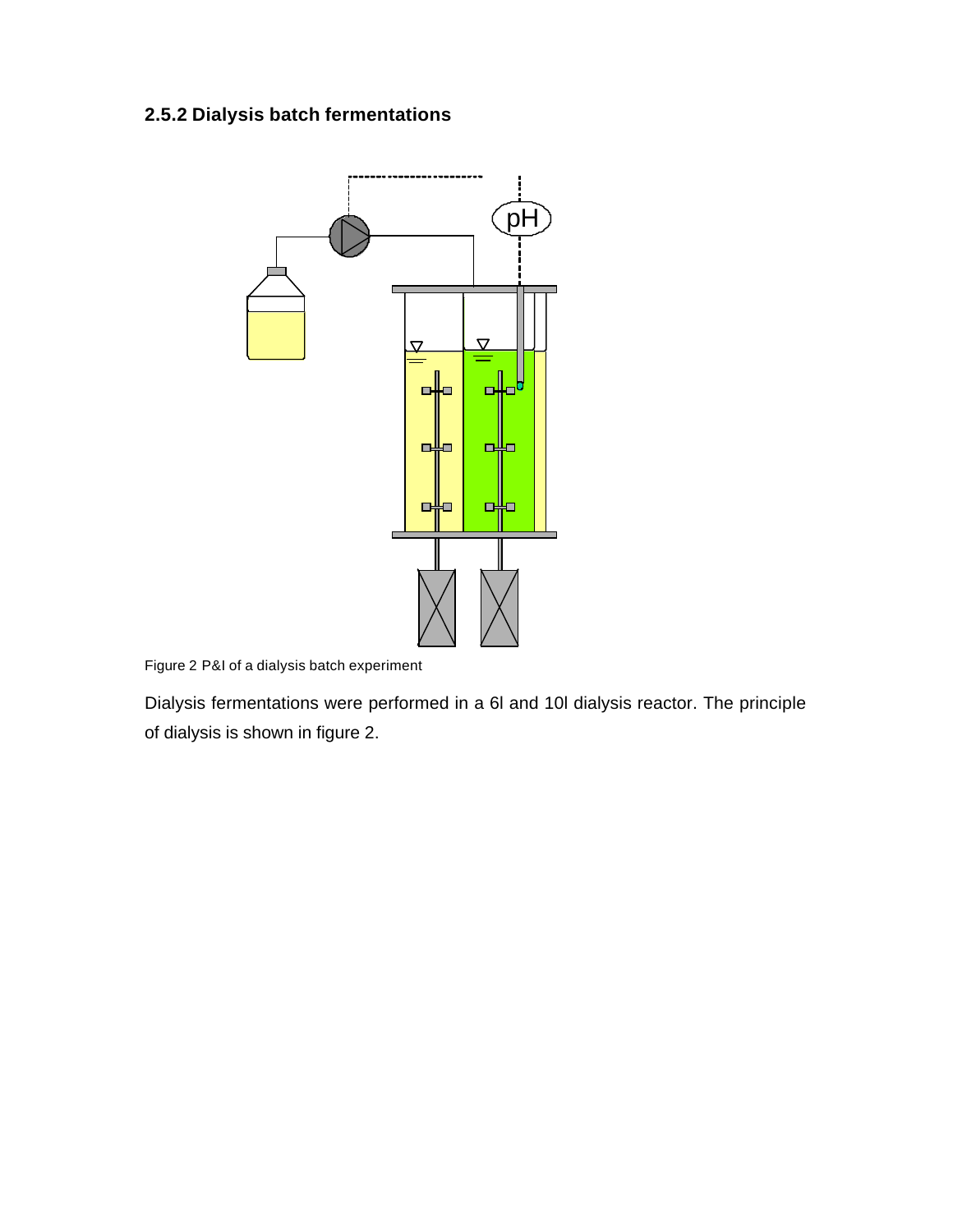

### **2.5.3 Dialysis fermentation with fixed dialysate exchange rate**

Figure 3 Dialysis fermentation with fixed dialysate exchange rate

In figure 3 dialysis fermentation with fixed dialysate rate is shown. The pH-value is just monitored. No pH-control is applied. A level-controller maintains a constant reaction volume.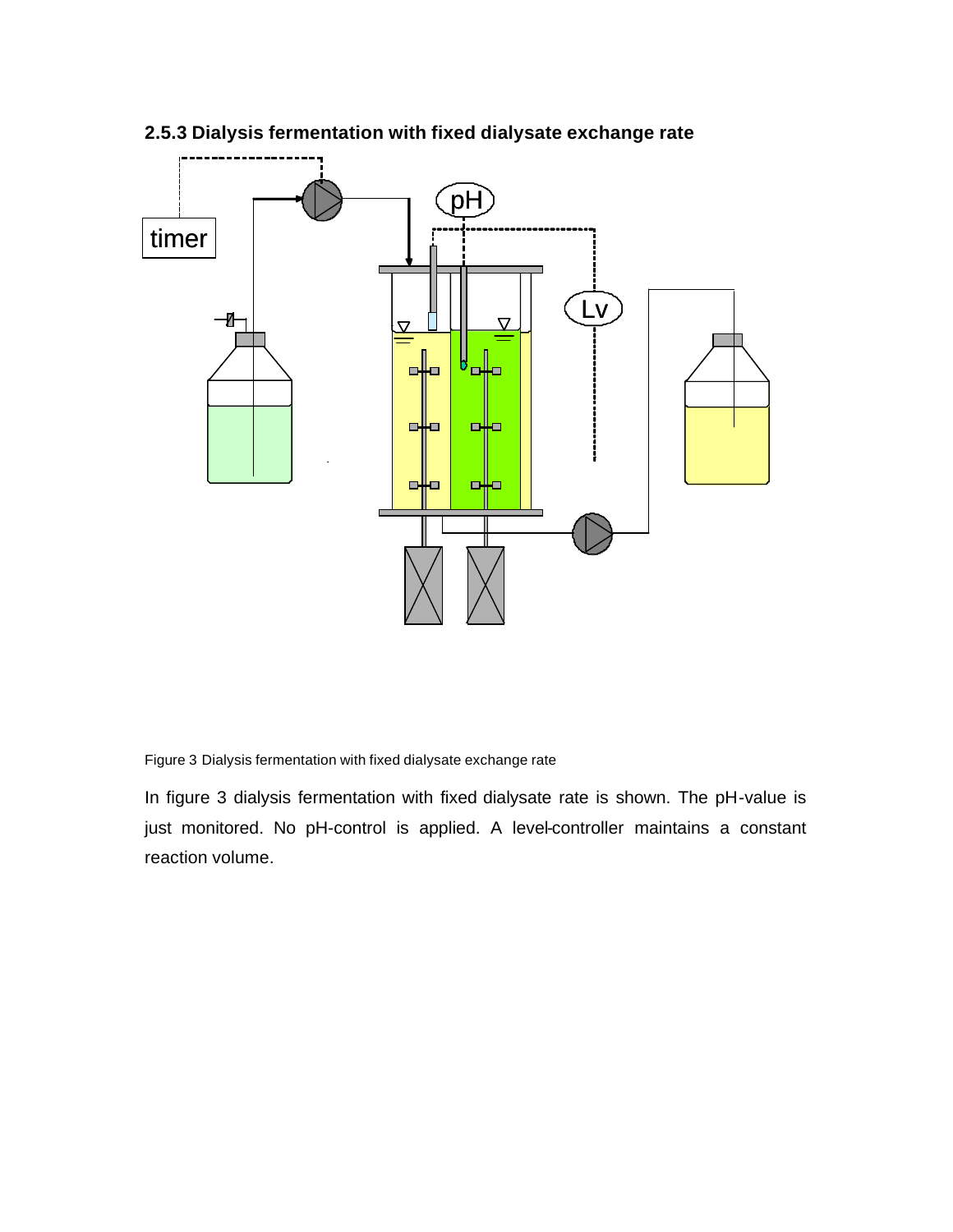

#### **2.5.4 Dialysis fermentation with pH-controlled dialysis exchange rate**

Figure 4 reactor scheme of a dialysis culture with pH control due to dialysis rate

In figure 4 dialysis fermentation is shown with a variable dialysis rate. As soon as the pH value drops below the setpoint fresh dialysate is pumped into the dialysate chamber and loaded dialysate leaves the dialysate chamber. This setup can only be applied to microorganisms which cause a decrease in pH during the fermentation. Produced acids are removed from the fermentation broth without being neutralised with NaOH titration.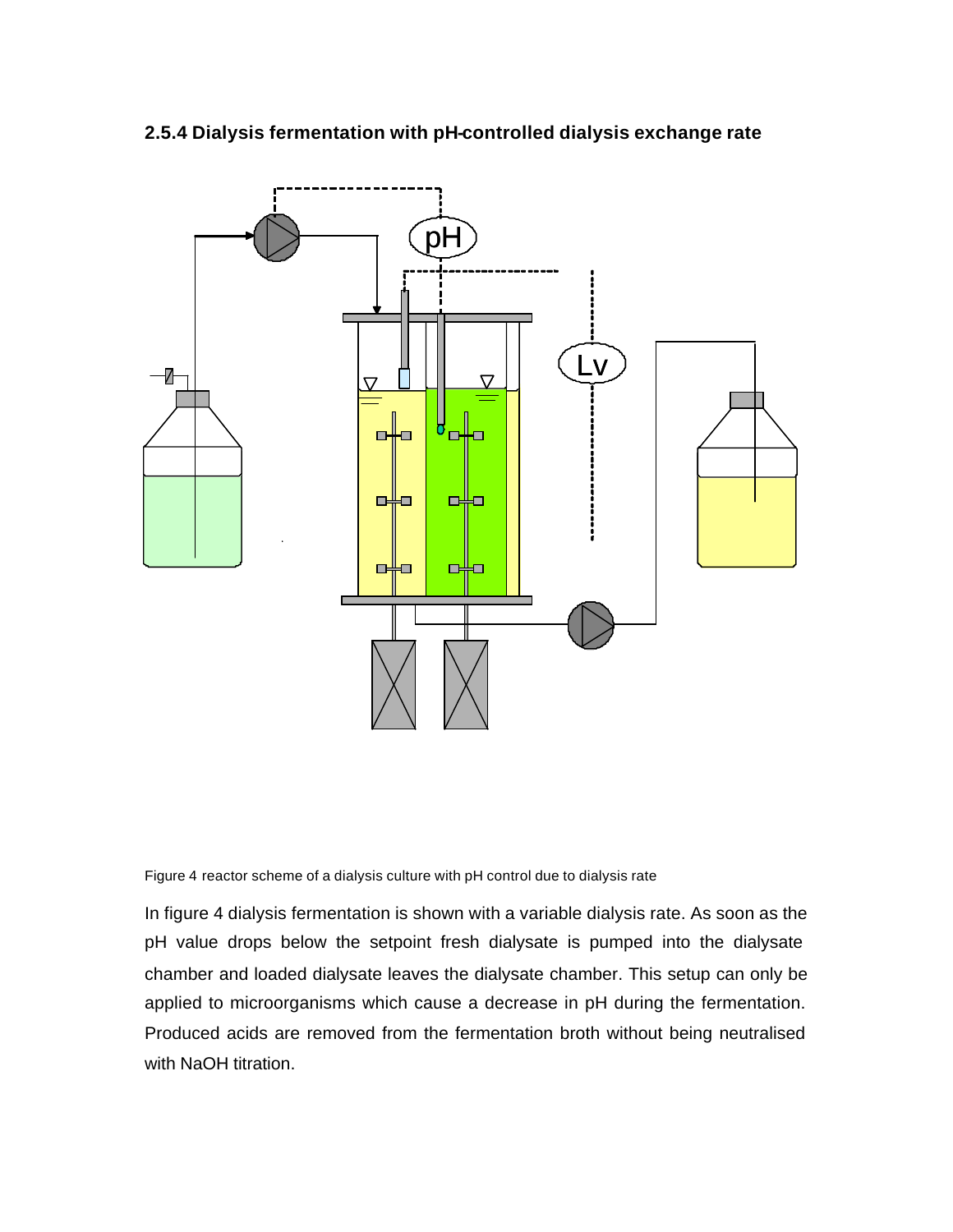### **2.4 Chemical Oxygen Demand (COD)**

For the determination of the COD the tests LCK 414, LCK014, LCK154 from Dr. Lange with a sample volume of 200 and 1000µl were used.

### **2.5 Dissolved Organic Carbon (DOC), Total Inorganic Carbon (TIC)**

The DOC and TIC value of the samples was determined with TOC  $+$  TN<sub>b</sub> from Elementar.

### **2.6 Total Carbon (TC)**

The TC value of the samples were determined with Leco CNS 2000 Analyser

### **2.7 Analyses of exhaust gas**

The fermentor's exhaust gas is analysed qualitatively with a mass spectrometer (Omni Star, Blazers Instruments).

### **2.8 Lactate and Glucose analysis**

Lactate and Glucose are determined simultaneously with YSI 2700 select, YSI inc. Yellowsprings USA. The measurement is done enzymaticly.

#### **2.9 volatile fatty acids determination**

VFA are determined with a headspace gas chromatograph Chrompack CP9001. A 30mx0.32mm Nukol capillary from Supulco is used. The samples are acidified with H3PO4. The detector is a FID.

#### **2.10 dialysis membrane modules**

Dialysis Membrane modules from Fresenius Medical Care were used. The modules are manufactured from Polysulphone. The capillary diameter is 200µm. The membrane area is 0.65m² for the F4/40 Module and 1.2 m² for the F6/60 module. Two types of modules are available at the moment: a high flux Membrane with a c ut off of 30kDa and a low flux membrane with a cut off of 8kDa. These modules are the first which can be autoclaved with 1bar gauge at 121°C.

### *3. Treatment of pre-treated ESA-Substrate*

ESA Substrate was treated by partner 1 in a methanogenic reactor with a hydraulic residence time of 15-20 days. Non degradable solids were removed from this reactor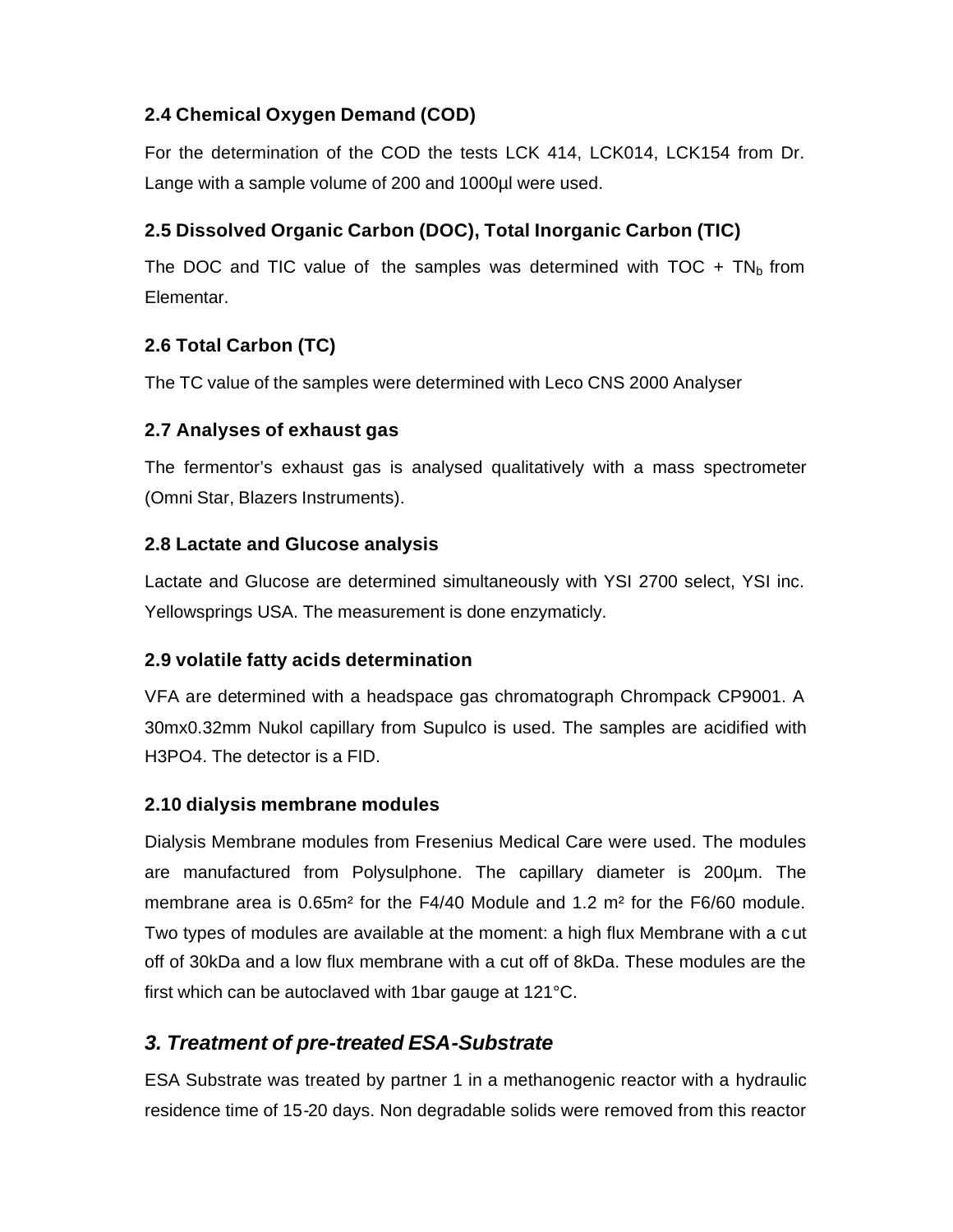after one year (first loop) and two month (second loop) and sent to partners 2 to 4 for further liquefaction. The analysis of the residue is shown in table 1.

|                        | $C[\%]$ | $N$ [%] | $S[\%]$ |
|------------------------|---------|---------|---------|
| Closed loop<br>residue | 36,1    | 0,9     | 4,5     |

Table 1 Elemental analysis of residue from first closed loop experiment

The first loop residue was fermented in a 6l dialysate reactor with a cultivation volume of 1.5 litres and a dialysate volume of 4.5 litres. A volumetric load of 20g/litre dry matter was adjusted. Because the residue was just the dry matter, amino acids and vitamins from *Pyrococcus furiosus* medium were added. Figure 5 shows the DOC-time plot. The figure shows that after inoculation no additional carbon is transported from solid to liquid phase. The experiment was run for 20 days, but no more carbon liquefaction occurred. Also no nitrogen was liquefied as shown in figure 6.



Figure 5 DOC vs. time plot in first closed loop experiment during hyperthermophilic liquefaction the red line indicates the DOC in the inner cultivation chamber; the blue line is the DOC in the dialysate. After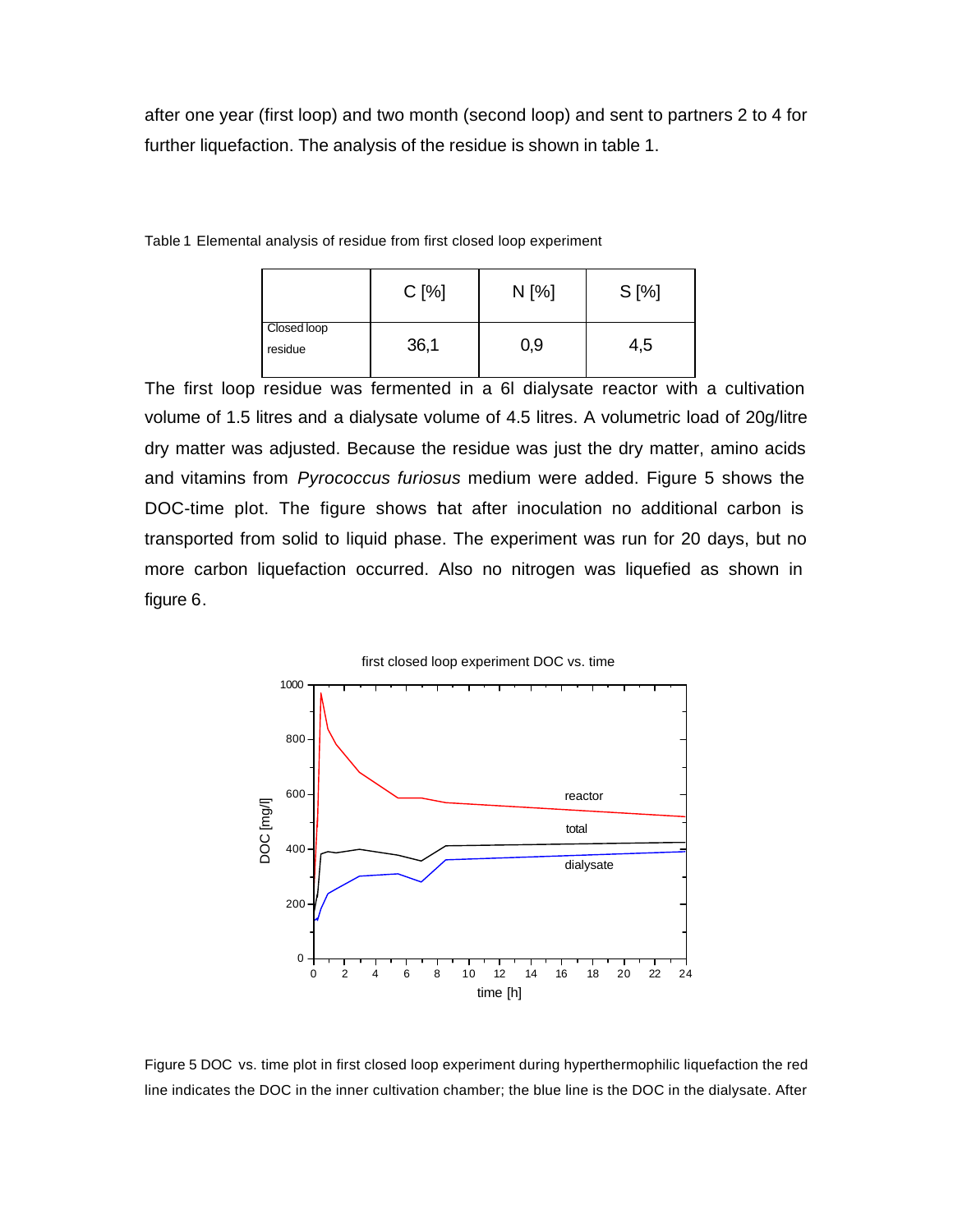the inoculation DOC from the inoculum diffuses through the membrane into the outer chamber. The black line shows the average DOC content and is calculated from the volumes and DOC-levels.



Figure 6 dissolved nitrogen vs. time plot during hyperthermophilic liquefaction of first closed loop experiments. For comments see figure 5.

The residue from the second closed loop experiment was tested in 50ml vials with *Pyrococcus furiosus* and the consortium from the Azores. The volumetric load was adjusted to 1% and 2% (w/v). The pH was set to 7 with NaOH; no other additional chemicals were added. The vials were inoculated for 14 days at 90°C without shaking. Figure 7 shows the liquefaction efficiency of the second closed loop experiment.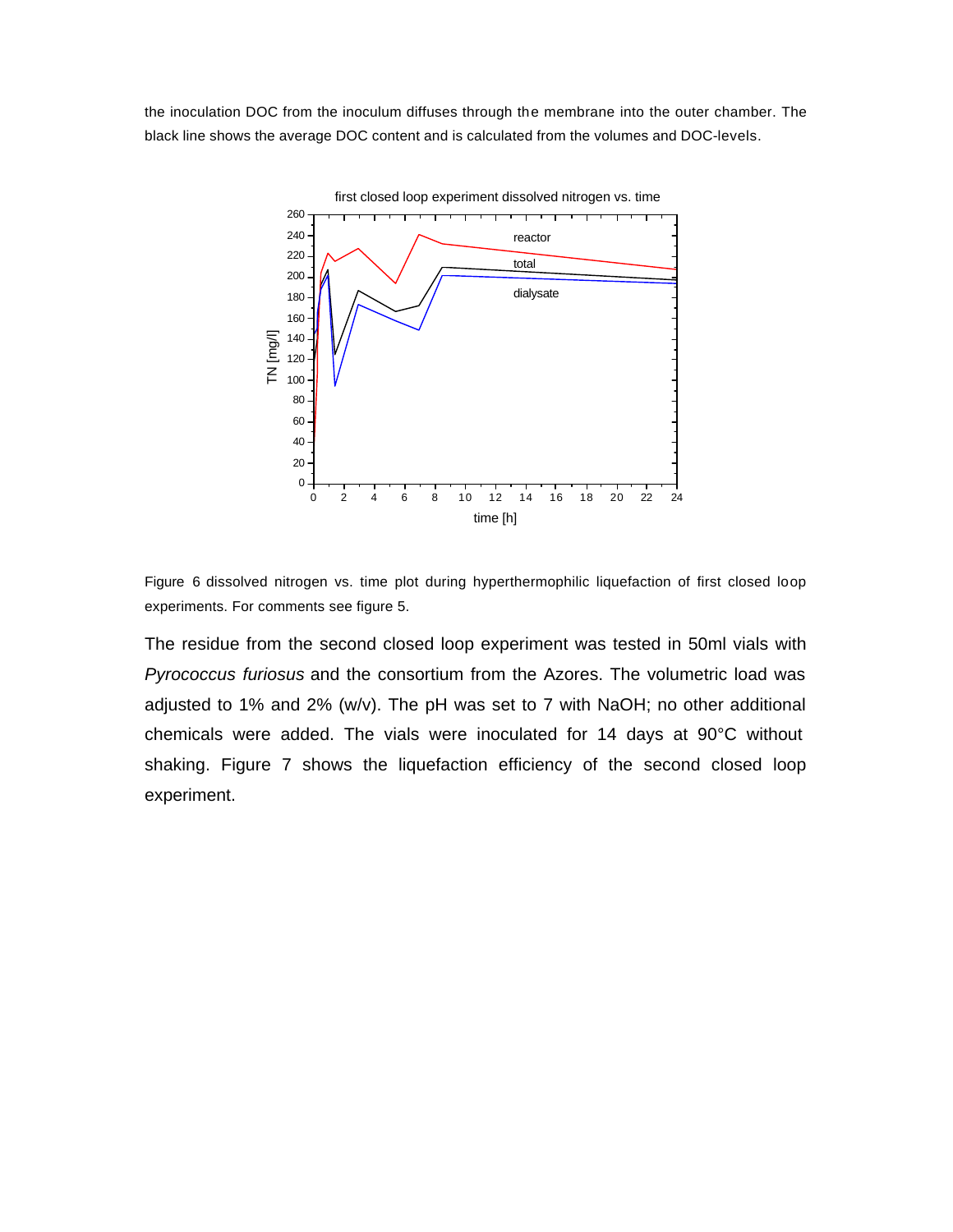

Figure 7 H yperthermophilic degradation of second closed loop residue at 90°C pH7.

The carbon liquefaction ranges between 12% and 22%. Probably dialysis fermentation of second closed loop residue would lead to higher liquefaction rates but it will certainly not reach 100% liquefaction and was therefore not tested.

### *4. Hyperthermophilic Dialysis Fermentation*

Hyperthermophilic Fermentations were carried out with the Consortium from the Azores at 90°C and pH7. Fermentations with other hyperthermophiles showed that these microorganisms are strongly influenced by inhibiting substances. One way to remove these inhibitors is dialysis fermentation. But not only inhibitors can be removed through the membrane, but also metabolites such as acetic acid, propionic acid and lactate or semi digested sugars (glucose and cellobiose) are removed. These metabolites have also an inhibiting effect but the inhibition of growth is only light (Krahe, 1996; Pietsch 2000, Friedmann, Märkl 1994). Nevertheless these metabolites are the main part of liquefied solids and the target molecules in the liquefaction process.

ESA substrate with a volumetric load of 1.6% (w/v) was fermented for three days with a setup according to figure 4. The pH controller regulated the dialysis flow rate. A pH setpoint of 6.5 was applied. The dialysate was demineralised water with a NaCl content of 0.5% (w/v). Technical problems with the level controller caused the level to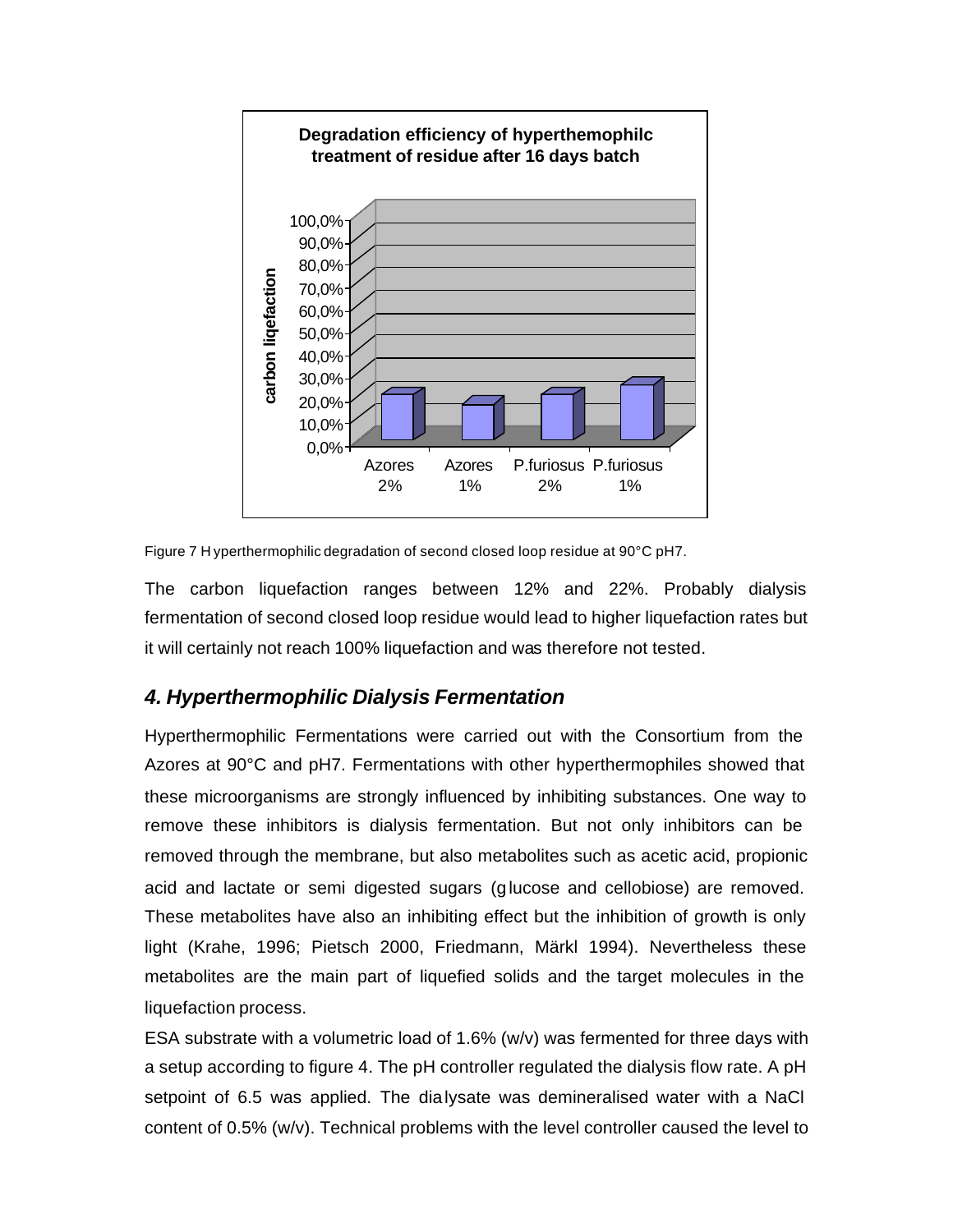drop below the pH probe several times. The pH was not constant but varied from 7.0 to 5.5. After the fermentation the residue was filtered and weighted. A dry matter mass balance showed a dry matter liquefaction of 55%. Through the membrane only 33% of the total carbon was removed as shown in figure 8.





The figure shows that not all of the liquefied carbon can be removed from the reactor after 4 days. At this time the membrane broke.

A membrane breakage also caused the end of an experiment according to figure 3. To prevent membrane breakage external membrane modules were considered. To describe the mass transport through a dialysis membrane eq. 1 is used.

$$
\frac{dn}{dt} = P \cdot A \cdot (c_1 - c_2) \tag{1}
$$

Where the first derivative of n is the mole flux [mol/s], P is the Permeability [m/s], A is the Membrane area  $[m^2]$  and  $c_1$  and  $c_2$  are the concentrations on either side of the membrane [mol/m²]. The permeability of the new modules was measured for glucose (M=180g/mol) and lactate (M=90g/mol). Figure 9 shows the permeability compared to a cuprophane membrane.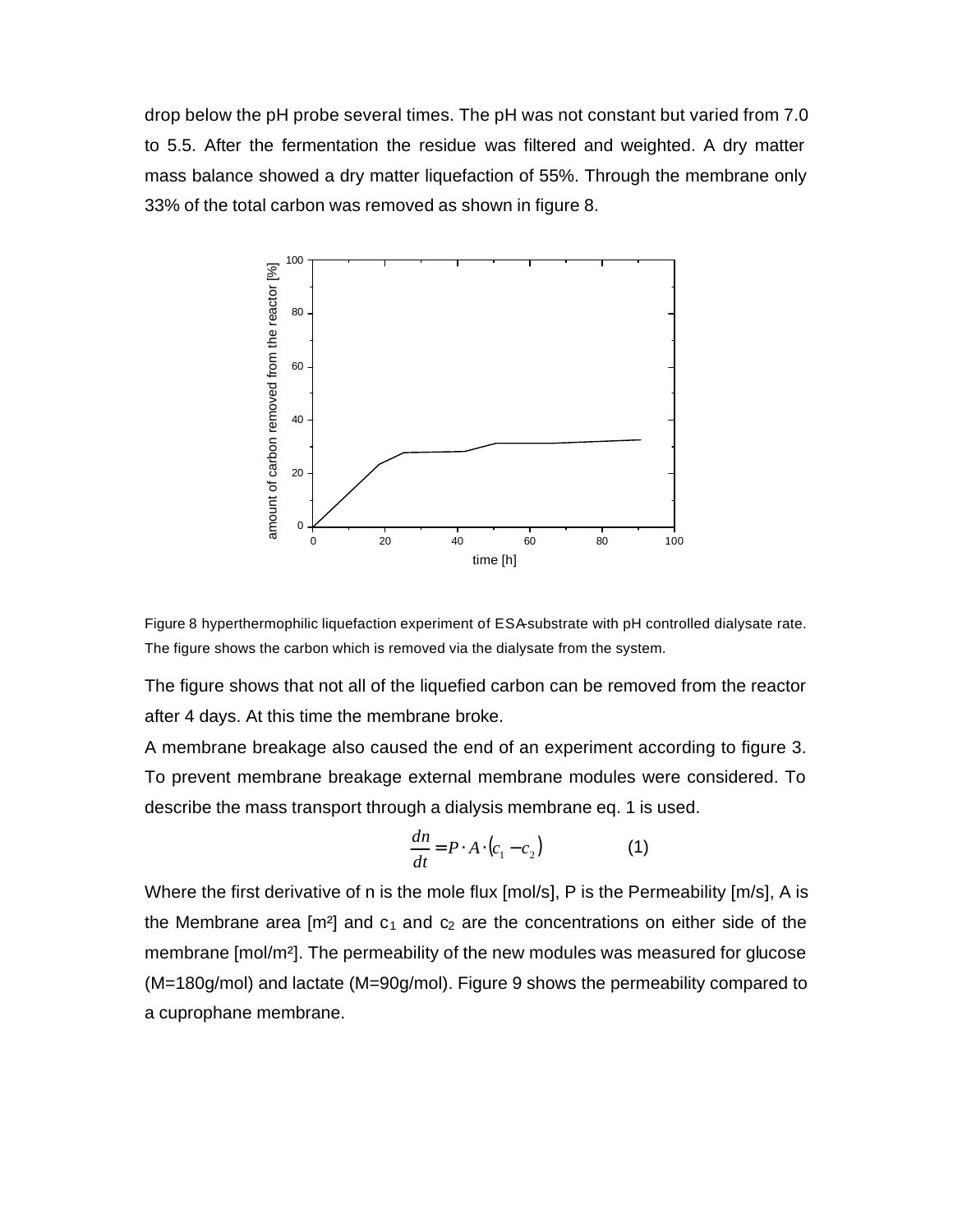

Figure 9 Permeability determination of FMC Low -Flux modules. The values for Cuprophane were listed in [Pörtner, Märkl ,1998]

Though the permeability of the Polysulphone membrane is only half of the permeability of the Cuprophane membrane the later one can not be used because it is manufactured from regenerated cellulose and will be destroyed by cellulases and esterases.

The lesser permeability is matched with a bigger membrane area in dialysis modules. The total mass transport resistance of the smallest module is seven times lower than in a membrane reactor with cuprophane membrane.

## *5. First cultivations with Caldocellulosiruptor lactoaceticus and Anaerocellum thermophilum.*

As the hyperthermophilic consortium from the Azores could not be identified successfully new bacteria were applied for the thermophilic liquefaction step. A literature research led to 11 microorganisms for potential application. The microorganisms should be able to degrade cellulose, hemicellulose or pectin anaerobicly at high temperatures. Most of the microorganisms have a temperature optimum near 65°C, while only five are able to grow at temperature at or above 70°C optimally. All of these microorganisms are related to the clostridia family. The non spore forming bacteria were selected and ordered from the DSMZ.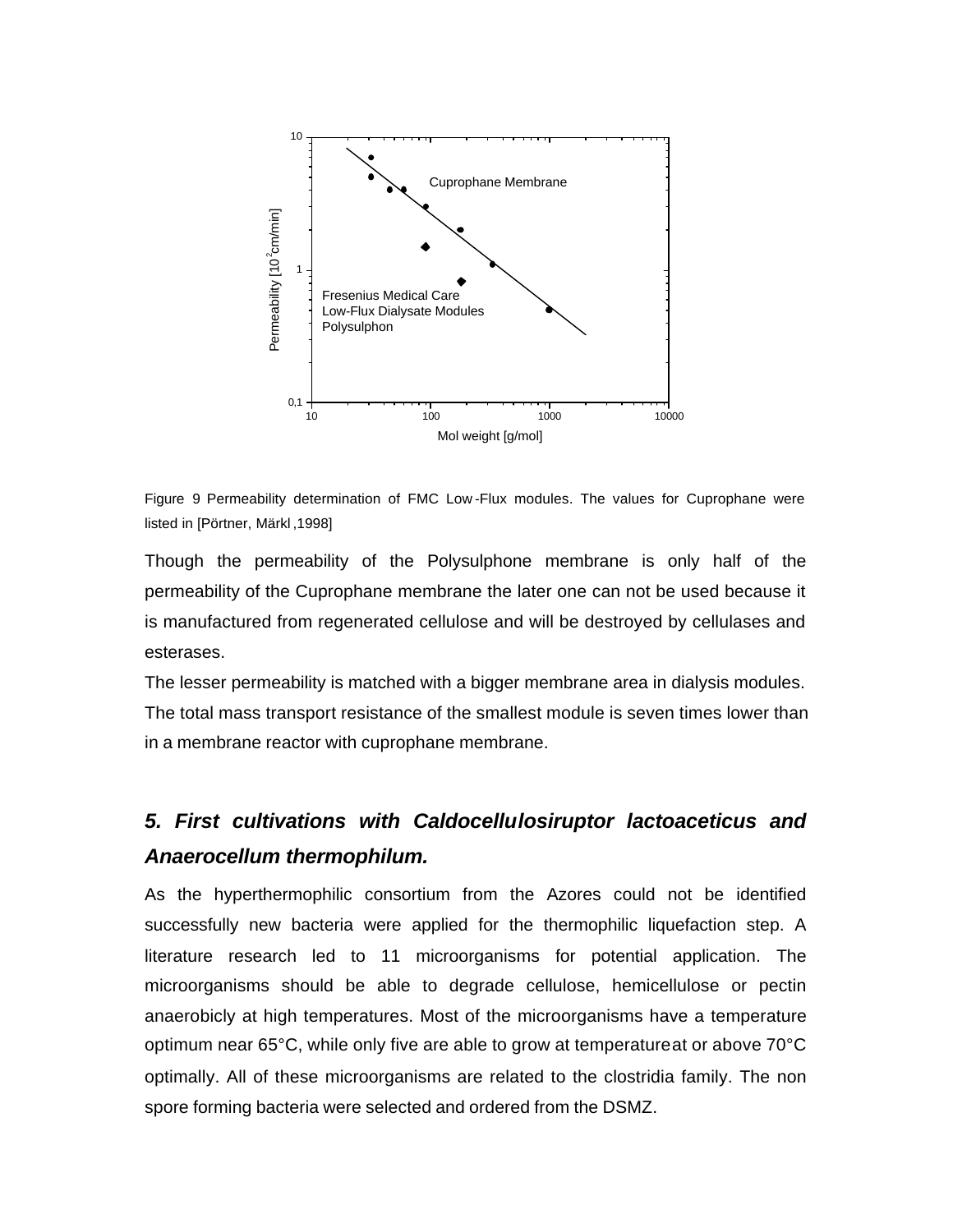The bacteria were first grown on defined medium with cellulose or cellobiose as main carbon source the growth is shown in figure 10 and 11.



Figure 10 Growth of *caldocellulosiruptor lactoaceticus* on defined medium with 2g/l cellulose



Figure 11 Growth of *Anaerocellum thermophilum* on defined m edium with 5 g/l cellobiose

Both fermentations show a decreasing µ or i.e. an increasing doubling time. The growth seems to be inhibited very early either by metabolites or by inhibitors. Lysis was detected neither at *C. lactoaceticus* nor at *A. thermophilum*. Both strains started with a doubling time of 5 to 7 hours. *C. lactoaceticus* reached a cell density of  $3.5$ x10 $^8$  cells per ml and *A. thermophilum* reached a cell density of 1.4x10 $^8$  cells/ml. The strains showed promising results for an application with ESA-substrate.

The liquefaction efficiency of *C. lactoaceticus* was tested in 50 ml vials for the parts of the ESA-substrate which are hard to degrade. Figure 12 shows the degradation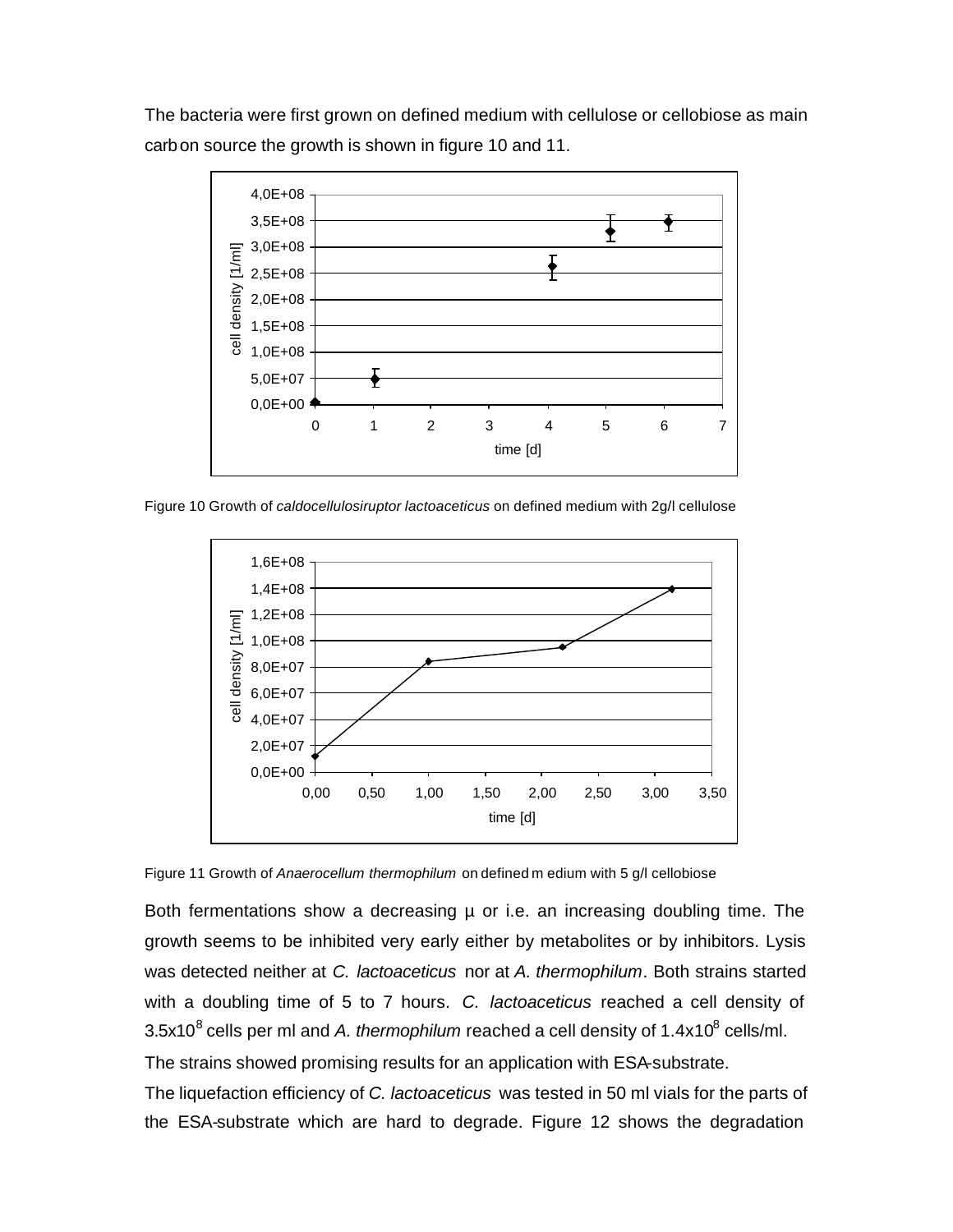efficiency in terms of total solid (TS) liquefaction and total carbon (TC) liquefaction. The produced  $CO<sub>2</sub>$  which escaped into the gas phase was not considered in the TC liquefaction.



Figure 12 liquefaction efficiency of *Caldocellulosiruptor lactoaceticus* in 50 ml vials after inoculation at 70°C for 7 days .

The liquefaction ranges from 20% for straw to 35% for soy and 45% for algae. The analysis of the liquid phase for is shown in figure 13.



Figure 13 Composition of liquid phase in terms of carbon balance. Acetic acid and ethanol were not measured. Due to measuring errors the sum of glucose and lactate equals more than 100% (103%)

The high quantity of glucose in the liquid phase shows that the bacteria were very soon inhibited. *C. lactoaceticus* produces extra cellular cellulases which finally cut the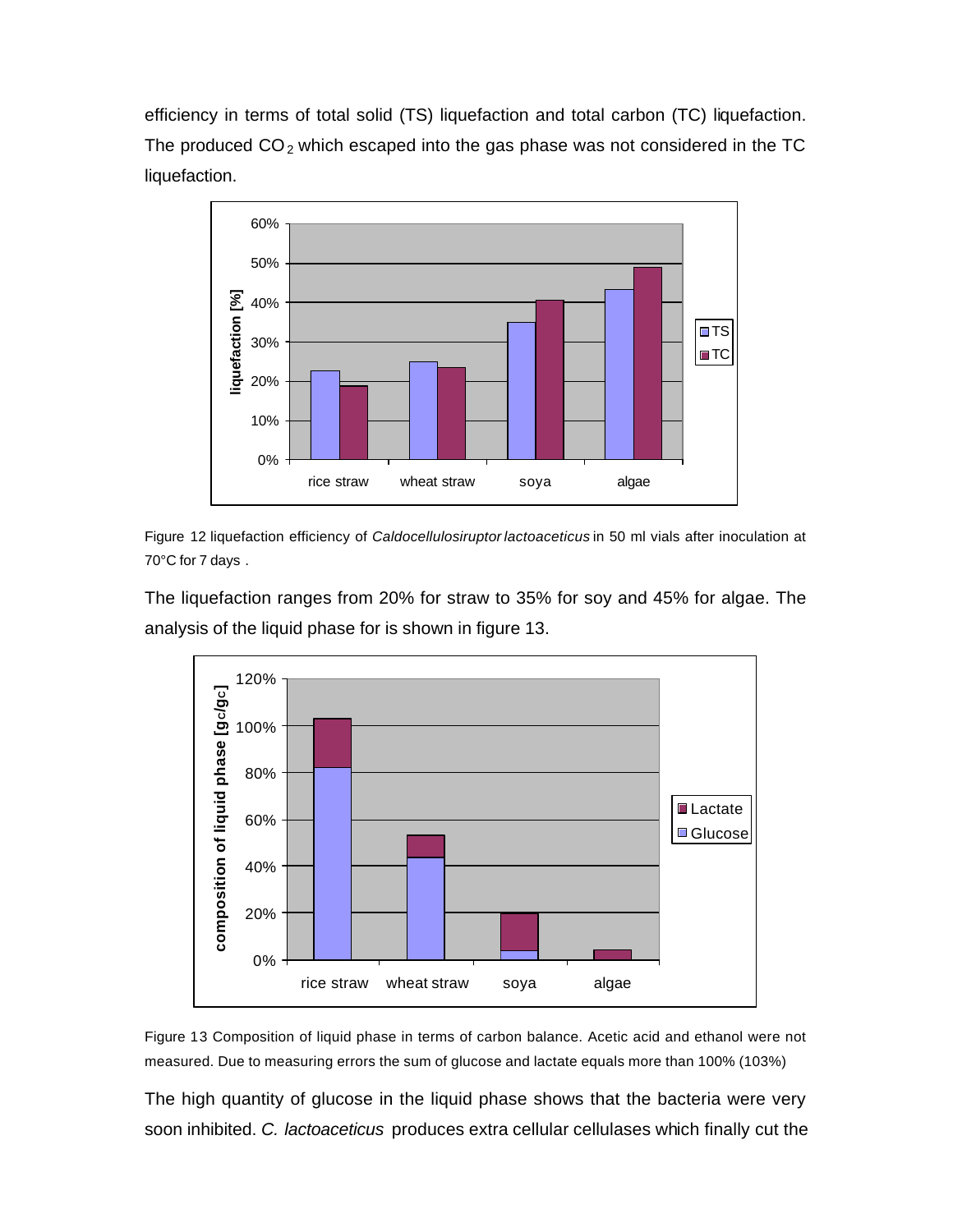cellulose into glucose monomers. The glucose is used as main carbon and energy source for the bacteria and is digested to acetic acid, ethanol and favourable lactate. The highest total amount of lactate was visible during the fermentation of soy (11.5 mmol/I) which goes along with the highest pressure in the vials due to  $CO<sub>2</sub>$ production.

To see, if the liquefaction could be improved *C. lactoaceticus* was tested in a 2l fermentor with 900 rpm, no gassing at 70°C. The fermentor was loaded with 10g/l straw and 10g/l soy. The reactor was inoculated with 150ml pre-culture. The starting cell density was 2.8x10<sup>7</sup> cells/ml. The pH was kept constant by titrating with 1M NaOH.

Figure 14 shows the DOC and TIC vs. time plot. After one week 23% of the substrate's carbon was found in the liquid. Additional 4% was dissolved carbon dioxide in the liquid. Half of the liquefaction was achieved during the first 24 hours of the experiment. The dissolved CO2 content increased during the whole experiment.



Figure 14 DOC, TIC vs. time plot. TIC represents the dissolved CO2 in the liquid phase.

Further information about the experiment is given in figure 15. There two metabolites, glucose and lactate are displayed. Additionally the amount of NaOH added for titration is visible.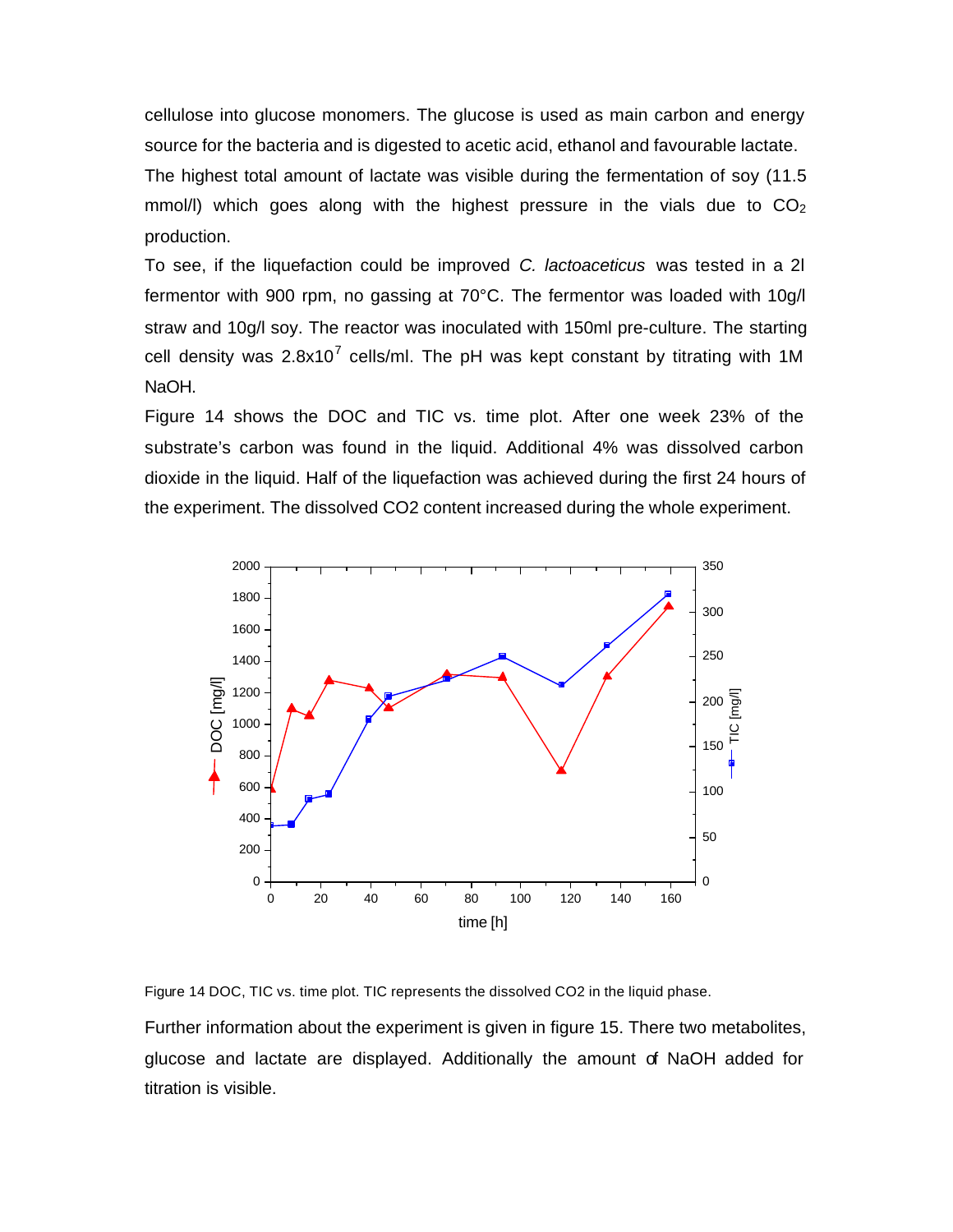

Figure 15 metabolites during fermentation of straw and soy with *C. lactoaceticus* Glucose, lactate and used NaOH are shown

In figure 15 is visible that lactate production stops after 24 hours. Glucose was measured just in very small concentrations during the whole fermentation. It is reported, that *C. lactoaceticus* is inhibited by salt concentration of more than 1g/l. The medium already contains more than 720mg/l CI and 920mg Na<sup>+</sup> ions. After 30 hours a total amount of 1g Na $^+$ ions was added.

It seems that all these effects are coupled and are caused by the NaOH addition. When a certain level of Na<sup>+</sup> was added the lactate production stops, the DOC production stops, and the TIC production starts. As the gasified carbon is not wanted the process should be redesigned to keep a low salt content during the fermentation.

#### *6. Conclusions and Outlook*

The fermentation of the first closed loop residue with the consortium from the Azores showed no liquefaction even with dialysis fermentation. The second closed loop experiment yielded poor liquefaction efficiencies of about 20%. Here the hyperthermophilic consortium from the Azores and *Pyrococcus furiosus* was applied.

Two new dialysis fermentation set ups were tested. Both experiments failed due to technical problems, but these problems are now known and can be avoided in future fermentations. Additionally new temperaturestable membrane modules manufactured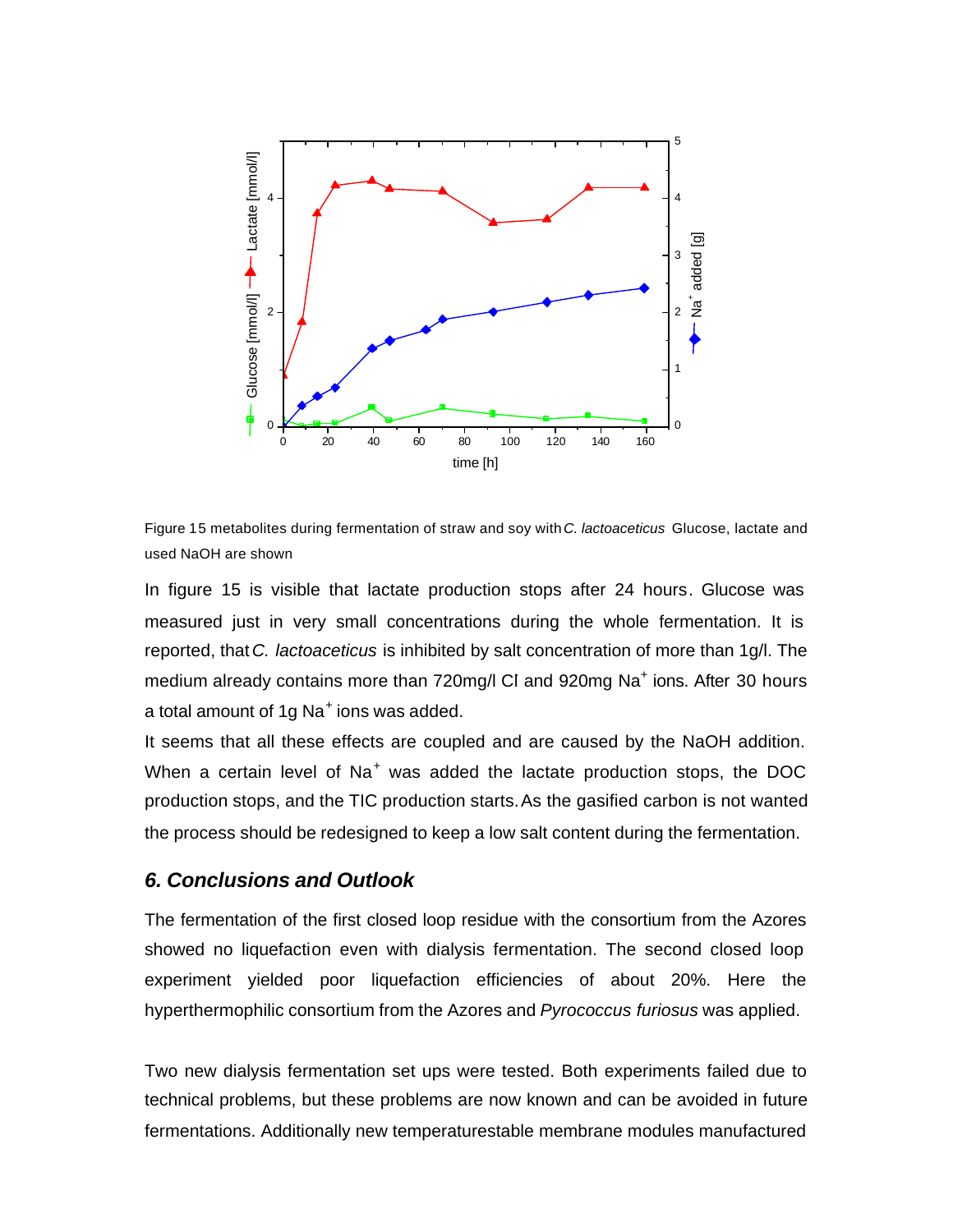from Polysolphone were tested. Measurements of the permeability showed that the Polysolphone membrane has got the same permeability as the well known Polyethersulphone membrane. The usage of membrane modules can lower the mass transport resistance by the factor of seven to ten compared to a cuprophane membrane-reactor.

Fermentations of the two new microorganisms showed that both *Caldocellulosiruptor lactoaceticus* and *Anaerocellum thermophilum* grow on ß-1,4 linked glucosepolymeres. A maximum cell density of  $3.5x10^8$  and  $1.5x10^8$  cells per ml is reached in 50 ml vials on defined medium.

Fermentation of compounds of the ESA-substrate showed a medium liquefaction of 20-50%. Also glucose is produced in reasonable quantities (up to 2,3g/l). Glucose is normally easily used by microorganisms. So the high glucose levels showed that the cells were inhibited quite fast and only the cellulases were still active.

The fermentation in the 2litre fermentor showed no significant glucose levels in the medium. It seems that the titration of NaOH caused the stop of the liquefaction process. In the fermentor a reasonable amount of  $CO<sub>2</sub>$  was produced which can be monitored by the increase of TIC in the liquid. So the total degradation consists here also of the gasified part, which cannot be quantified when using a 2l foil-rector.

A combination of the new fermentation technique and the new microorganisms seems to be promising, as the cells are very fast inhibited by NaOH which is added to keep a constant pH. Also a combination of *C. lactoaceticus* and *A. thermophilum* can lead to a faster liquefaction, as both bacteria do not cover exactly the same substrate spectrum.

#### **Literature:**

**Pörtner, Märkl** 1998. Dialysis cultures. Appl Microbiol Biotechnol 50: 403-414 **Krahe et al.** 1996. Fermentation of extremophilic Microorganisms. FEMS Microbiology Reviews 18 271-285 **Krahe** 1998. Kultivierung von Mikrooganismen zu hohen Zelldichten. Thesis at the Technical University of Hamburg Harburg